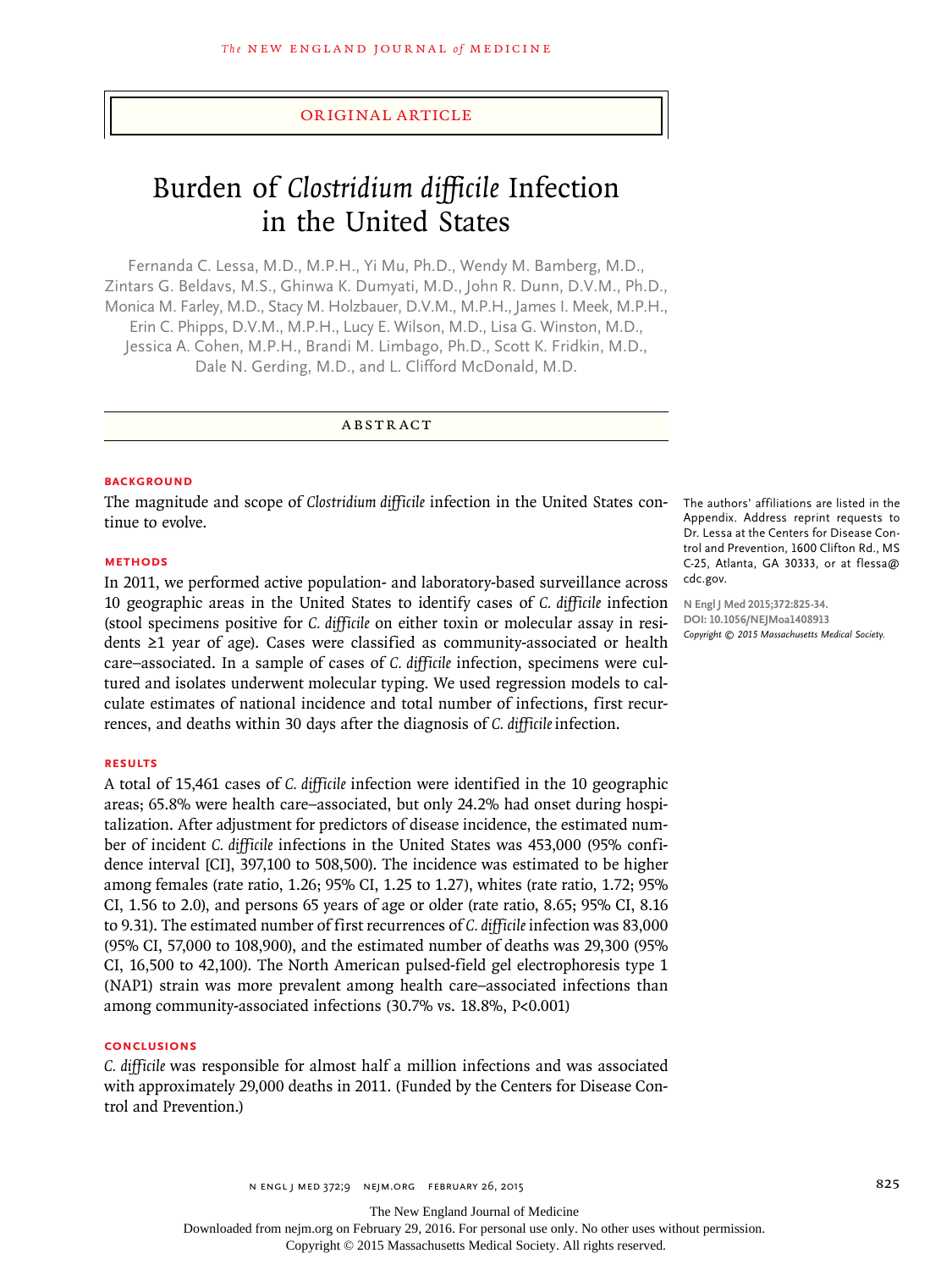HANGES IN THE EPIDEMIOLOGY OF *CLOS-*<br>
tridium difficile infections have occurred<br>
since the emergence of the North Ameri-<br>
can pulsed-field gel electrophoresis type 1 (NAP1) *tridium difficile* infections have occurred since the emergence of the North Ameristrain, which has been responsible for geographically dispersed hospital-associated outbreaks.1-3 In the United States, hospitalizations for *C. difficile* infection among nonpregnant adults doubled from 2000 through 2010 and were projected to continue to increase in 2011 and 2012, especially as laboratories transition to more sensitive *C. difficile* assays, such as the nucleic acid amplification test (NAAT).<sup>4-6</sup> On the basis of data from U.S. death certificates, *C. difficile* infection is the leading cause of gastroenteritis-associated death and was estimated to cause 14,000 deaths in 2007.<sup>7</sup> *C. difficile* has become the most common cause of health care–associated infections in U.S. hospitals, and the excess health care costs related to *C. difficile* infection are estimated to be as much as \$4.8 billion for acute care facilities alone.8-10 In addition, *C. difficile* infection has been increasingly reported outside of acute care facilities, including in community and nursing homes settings, where infection may be diagnosed and treated without hospitalization.11-13 As the epidemiology of *C. difficile* changes, both in health care and community settings, it is important to understand the magnitude and scope of this infection in the United States to help guide priorities for prevention.

In 2009, the Centers for Disease Control and Prevention (CDC) started active population- and laboratory-based surveillance for *C. difficile* infection at 7 U.S. sites. This surveillance was expanded to 10 sites in 2011 to provide better national estimates of disease burden, incidence, recurrence, and mortality by capturing data across the spectrum of health care delivery and community settings.

## **METHODS**

#### **Surveillance Population and Case Definition**

*C. difficile* surveillance is a component of the CDC's Emerging Infections Program (EIP). In 2011, *C. difficile* surveillance was conducted at 10 EIP sites across 34 counties (total population, approximately 11.2 million) for the entire calendar year. Surveillance catchment areas included California (1 urban county; population, 812,826), Colorado (5 urban counties; population, 2,488,410), Connecticut (1 urban county; population, 861,113), Georgia (8 urban counties; population, 3,753,452), Maryland (3 rural and 8 urban counties; population, 835,893), Minnesota (2 rural and 2 urban counties; population, 248,079), New Mexico (1 urban county; population, 670,968), New York (1 urban county; population, 745,625), Oregon (1 rural county; population, 66,299), and Tennessee (1 urban county; population, 635,475).

The surveillance methods have been described previously.14,15 Briefly, surveillance staff at each EIP site identified all positive *C. difficile* test results from 88 inpatient and 33 outpatient laboratories serving residents in surveillance areas in 2011. A case of *C. difficile* infection was defined as a positive result on a *C. difficile* toxin or molecular assay of a stool specimen obtained from a surveillance-area resident at least 1 year of age who had not had a positive assay in the previous 8 weeks (i.e., incident infection). This surveillance was approved by the institutional review boards at the CDC and at the participating EIP sites.

## **Data Collection**

We performed an initial medical-record review to collect data on demographic characteristics, the location of stool collections, and health care exposures on all cases of *C. difficile* infection in 8 of the 10 EIP sites. In 2 EIP sites with the largest surveillance populations (Georgia and Colorado), we performed an initial medical-record review on a random sample of cases, as described previously.<sup>15</sup>

On the basis of the initial medical review, a case was classified as community-associated if the *C. difficile–*positive specimen was collected on an outpatient basis or within 3 days after hospital admission and the patient had no documented overnight stay in a health care facility during the previous 12 weeks. All other cases were classified as health care*–*associated and further categorized into three mutually exclusive groups: community onset associated with a health care facility, hospital onset, or nursing home onset (Table S1 in the Supplementary Appendix, available with the full text of this article at NEJM.org). All cases that were classified as either community-associated or community-onset health care– associated underwent full medical-record review to collect information on coexisting medical conditions, medication exposures, first laboratoryconfirmed recurrences (i.e., positive specimen

The New England Journal of Medicine

Downloaded from nejm.org on February 29, 2016. For personal use only. No other uses without permission.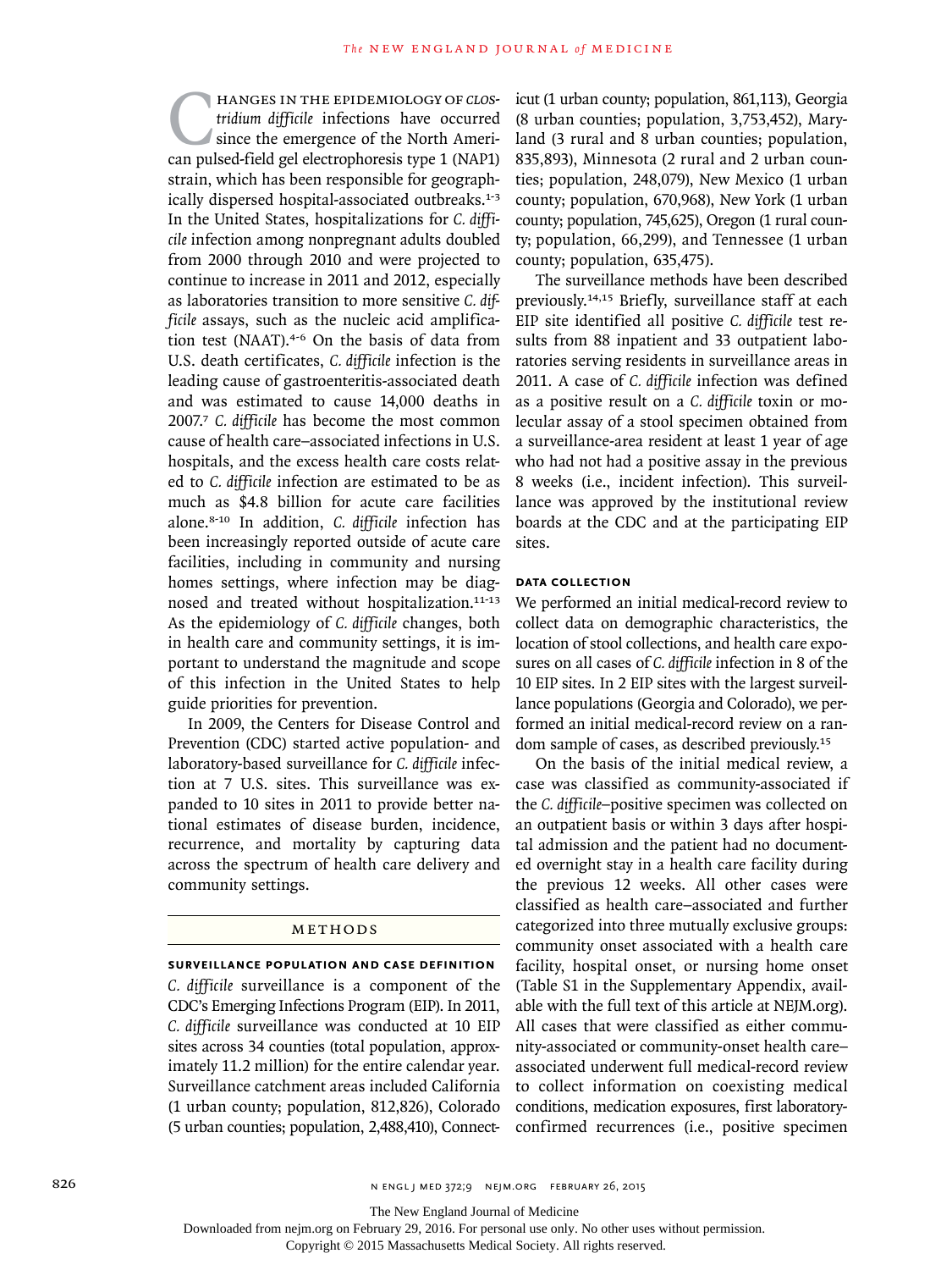within 2 to 8 weeks after the last positive test), and death within 30 days after diagnosis of *C. difficile* infection. In addition, we reviewed a sample consisting of 10% of cases with an onset in a nursing home or hospital.

A convenience sample of clinical laboratories across the EIP sites (37 laboratories) submitted all *C. difficile–*positive stool specimens from cases with full medical-record review for culture.<sup>16</sup> Recovered isolates underwent pulsed-field gel electrophoresis (PFGE). PFGE patterns were analyzed with the use of BioNumerics software, version 5.10 (Applied Maths) and grouped into pulsed-field types with the use of Dice coefficient analysis and UPGMA (unweighted pair group method with arithmetic mean) clustering. An 80% similarity threshold was used to assign North American PFGE (NAP) types.<sup>17</sup> Isolates also underwent polymerase-chain-reaction (PCR) assay to detect the presence of *tcdA, tcdB,* and binary toxin (*cdtA* and *ctdB*) genes and a subset of the most common NAP types underwent PCR ribotyping.<sup>18</sup>

Between November 2011 and January 2012, all laboratories serving the surveillance population were surveyed to assess the type of *C. difficile* diagnostic tests that were used during 2011.<sup>19</sup> Laboratory surveys were used to estimate the proportion of cases in the surveillance areas that were identified by means of NAAT.

#### **Statistical Analysis**

Data were analyzed with the use of SAS software, version 9.3 (SAS Institute). In cases of *C. difficile* infection in which the patient's race was unknown (18.7%), including sampled cases from Georgia and Colorado, we imputed race on the basis of the distribution of known races according to age, sex, and surveillance site.<sup>20</sup> After race imputation was performed, a domain (subpopulation) analysis was used to estimate the number of cases according to epidemiologic class and race in the two EIP sites where sampling was performed (Georgia and Colorado).<sup>21</sup>

To generate an estimate of the national burden of *C. difficile* infection, we built two generalized linear mixed models with negative binomial distribution, one for health care*–*associated cases and another for community-associated cases, using predictors that had been shown to be associated with infection incidence in each epidemiologic category.15 We estimated the national number of health care–associated infections using model coefficients that accounted for the age of the population, the volume of inpatient days, and the proportion of cases identified by means of NAAT across EIP sites, since the rate of NAAT use in the United States is unknown. We estimated the national number of community-associated cases in a similar way, accounting for age, sex, and race of the U.S. population, as well as NAAT use across the EIP sites. We constructed 95% confidence intervals for the national estimates according to each epidemiologic category using imputation error, sampling error for Georgia and Colorado, and modeling error.20,21 We then calculated the total national burden of *C. difficile* infection by adding estimated numbers of community-associated and health care–associated cases and 95% confidence intervals.

We estimated the numbers of recurrences and deaths within 30 days and corresponding 95% confidence intervals by performing domain analysis $21$  to account for sampling design across EIP sites and using site-specific and national sampling weights for the national projections. We calculated the population-based incidence of *C. difficile* infection (site-specific and national) using 2011 U.S. Census data.<sup>22</sup> In this calculation, we excluded infants under the age of 1 year from the denominator, since they were not included in the numerator. We also performed a sensitivity analysis to estimate the national burden of *C. difficile* infection according to different levels of NAAT use.

#### Results

## **Incidence and Burden of** *C. difficile* **Infection**

From January 1, 2011, to December 31, 2011, we identified 15,461 cases of *C. difficile* infection in 14,453 patients across the 10 EIP sites. Of these cases, 65.8% were health care–associated, and 24.2% were hospital-onset. The crude incidence per 100,000 population ranged from 30 to 120 cases of community-associated infection and from 50 to 160 cases of health care–associated infection across the EIP sites. The incidence of health care–associated infection was higher than the incidence of community-associated infection for all sites except Minnesota, where the surveillance population was primarily rural (Table 1).

The New England Journal of Medicine

Downloaded from nejm.org on February 29, 2016. For personal use only. No other uses without permission.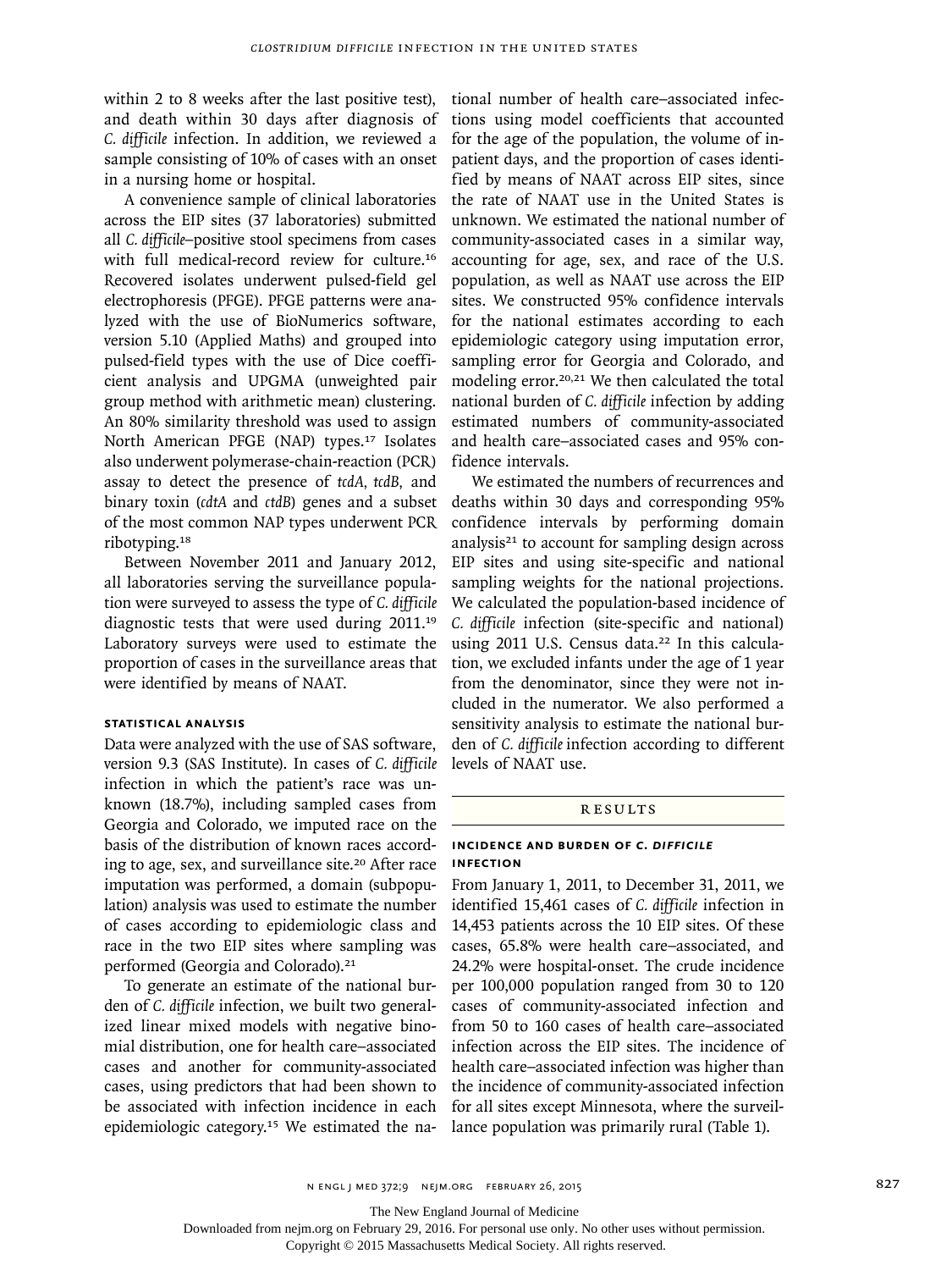The pooled mean crude incidence of community-associated infection was 48.2 per 100,000 population. After accounting for age, sex, and race of the U.S. population and NAAT use across EIP sites, the national estimated incidence of community-associated *C. difficile* infection was 51.9 (95% confidence interval [CI], 43.2 to 60.5) per 100,000 population, for a national burden estimate of 159,700 cases (95% CI, 132,900 to 186,000). For health care–associated infection, the pooled mean crude incidence was 92.8 cases per 100,000 population. After accounting for the age of the U.S. population, the volume of inpatient days, and a presumed NAAT use of 52% on the basis of the EIP sites, the national estimated incidence of health care–associated *C. difficile* infection was 95.3 (95% CI, 85.9 to 104.8) per 100,000 population, for a national burden estimate of 293,300 cases (95% CI, 264,200 to 322,500). Overall, we estimated that 453,000 cases of *C. difficile* infection (95% CI, 397,100 to 508,500) occurred in 2011 (Table 2). Incidence estimates were higher among females than among males (rate ratio, 1.26; 95% CI, 1.25 to 1.27), among whites than among nonwhites (rate

ratio, 1.72; 95% CI, 1.56 to 2.00), and among persons 65 years of age or older than among those under the age of 65 years (rate ratio, 8.65; 95% CI, 8.16 to 9.31).

Of the 293,300 health care–associated cases, we estimated that 107,600 (95% CI, 97,200 to 118,000) had a hospital onset, 104,400 (95% CI, 94,100 to 115,800) had a nursing home onset, and 81,300 (95% CI, 72,900 to 89,000) had a community onset associated with a health care facility (Fig. 1).

As determined on sensitivity analysis, the national estimates of health care–associated, community-associated, and overall infection burden could change substantially, depending on NAAT use, ranging from a total of 325,300 cases (95% CI, 286,300 to 364,000) if no U.S. laboratories were using NAAT to 622,600 cases (95% CI, 543,400 to 701,100) if all U.S. laboratories adopted NAAT (Fig. S1 in the Supplementary Appendix).

#### *C. difficile* **Recurrence and Mortality**

Among the cases of community-associated infection, the estimated rate was 13.5% for first

| Table 1. Incidence of Clostridium difficile Infection (CDI), According to Geographic Location and Epidemiologic Category, 2011.* |                                                                                                                        |                               |                       |                                  |                                   |                                  |  |
|----------------------------------------------------------------------------------------------------------------------------------|------------------------------------------------------------------------------------------------------------------------|-------------------------------|-----------------------|----------------------------------|-----------------------------------|----------------------------------|--|
| <b>Site</b>                                                                                                                      | <b>Counties under Surveillance</b>                                                                                     | Population $\geq$ 1 Yr of Age |                       | <b>Community-Associated CDI</b>  | <b>Health Care-Associated CDI</b> |                                  |  |
|                                                                                                                                  |                                                                                                                        |                               | Total No.<br>of Cases | Incidence per<br>100,000 Persons | Total No.<br>of Cases             | Incidence per<br>100,000 Persons |  |
|                                                                                                                                  |                                                                                                                        | no.                           |                       |                                  |                                   |                                  |  |
| All sites                                                                                                                        |                                                                                                                        | 10,971,319                    | 5284                  | 48.2                             | 10,177                            | 92.8                             |  |
| California                                                                                                                       | San Francisco                                                                                                          | 804,110                       | 297                   | 37.0                             | 733                               | 91.1                             |  |
| Colorado <sup>+</sup>                                                                                                            | Adams, Arapahoe, Denver,<br>Douglas, Jefferson                                                                         | 2,454,142                     | 1229                  | 50.1                             | 2,200                             | 89.7                             |  |
| Connecticut                                                                                                                      | New Haven                                                                                                              | 851,962                       | 393                   | 46.1                             | 1,355                             | 159.1                            |  |
| Georgia <sup>+</sup>                                                                                                             | Clayton, Cobb, Douglas, DeKalb,<br>Fulton, Gwinnett, Newton,<br>Rockdale                                               | 3,699,307                     | 1395                  | 37.7                             | 2,381                             | 64.7                             |  |
| Maryland                                                                                                                         | Caroline, Cecil, Dorchester,<br>Frederick, Kent, Somerset, Talbot,<br>Queen Anne's, Washington,<br>Wicomico, Worcester | 826,430                       | 485                   | 58.7                             | 1,056                             | 127.7                            |  |
| Minnesota                                                                                                                        | Stearns, Benton, Morrison, Todd                                                                                        | 244,884                       | 303                   | 123.7                            | 177                               | 72.3                             |  |
| New Mexico                                                                                                                       | Bernalillo                                                                                                             | 661,779                       | 354                   | 53.4                             | 727                               | 109.9                            |  |
| New York                                                                                                                         | Monroe                                                                                                                 | 737,270                       | 634                   | 86.0                             | 1,145                             | 155.3                            |  |
| Oregon                                                                                                                           | Klamath                                                                                                                | 65,545                        | 27                    | 41.2                             | 31                                | 47.3                             |  |
| Tennessee                                                                                                                        | Davidson                                                                                                               | 625,890                       | 167                   | 26.7                             | 372                               | 59.4                             |  |

\* The 2011 population is based on estimates from the U.S. Census Bureau.22 The epidemiologic category was statistically imputed for cases with unknown epidemiologic data as follows: 3 cases in California, 39 cases in Maryland, and 43 cases in New Mexico.

† The weighted frequency of cases was based on 33% random sampling.

The New England Journal of Medicine

Downloaded from nejm.org on February 29, 2016. For personal use only. No other uses without permission.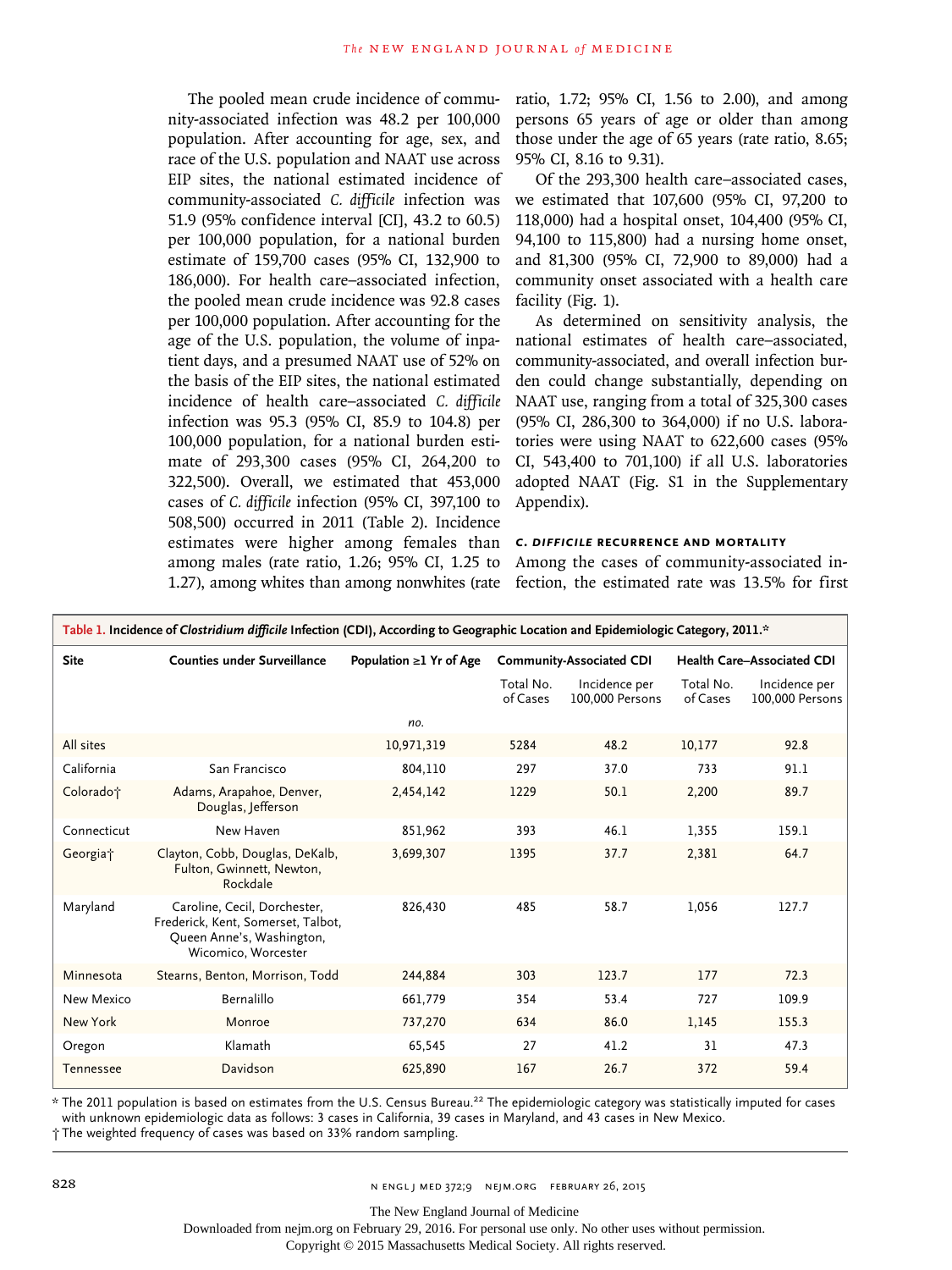| Table 2. Adjusted U.S. National Estimates of Burden and Incidence of CDI, 2011. |                           |                   |                             |                   |                         |                   |  |
|---------------------------------------------------------------------------------|---------------------------|-------------------|-----------------------------|-------------------|-------------------------|-------------------|--|
| Demographic<br>Characteristic                                                   | Community-Associated CDI* |                   | Health Care-Associated CDI+ |                   | All CDI                 |                   |  |
|                                                                                 | Estimated No.             | Incidence per     | Estimated No.               | Incidence per     | Estimated No.           | Incidence per     |  |
|                                                                                 | of Cases                  | 100,000 Persons   | of Cases                    | 100,000 Persons   | of Cases                | 100,000 Persons   |  |
| All cases                                                                       | 159,700                   | 51.9              | 293,300                     | 95.3              | 453,000                 | 147.2             |  |
|                                                                                 | $(132,900 - 186,000)$     | $(43.2 - 60.5)$   | $(264, 200 - 322, 500)$     | $(85.9 - 104.8)$  | $(397, 100 - 508, 500)$ | $(129.1 - 165.3)$ |  |
| Sex                                                                             |                           |                   |                             |                   |                         |                   |  |
| Male                                                                            | 64,300                    | 42.5              | 132,700                     | 87.7              | 197,000                 | 130.2             |  |
|                                                                                 | $(52,800 - 75,300)$       | $(34.8 - 49.8)$   | $(118,700 - 146,700)$       | $(78.5 - 97.0)$   | $(171, 500 - 222, 000)$ | $(113.3 - 146.8)$ |  |
| Female                                                                          | 95,400                    | 61.0              | 160,600                     | 102.7             | 256,000                 | 163.8             |  |
|                                                                                 | $(80, 100 - 110, 700)$    | $(51.2 - 70.8)$   | $(145,500 - 175,800)$       | $(93.1 - 112.5)$  | $(225,600 - 286,500)$   | $(144.3 - 183.3)$ |  |
| Age group                                                                       |                           |                   |                             |                   |                         |                   |  |
| $1 - 17$ yr                                                                     | 12,500                    | 17.9              | 4400                        | 6.3               | 16.900                  | 24.2              |  |
|                                                                                 | $(10,000 - 15,000)$       | $(14.1 - 21.4)$   | $(3200 - 5800)$             | $(4.6 - 8.3)$     | $(13, 200 - 20, 800)$   | $(18.7 - 29.7)$   |  |
| $18 - 44$ yr                                                                    | 35.600                    | 28.7              | 20,800                      | 18.3              | 53,400                  | 47.0              |  |
|                                                                                 | $(26,000-39,200)$         | $(22.9 - 34.5)$   | $(16,700 - 24,800)$         | $(14.7 - 21.9)$   | $(42,700 - 64,000)$     | $(37.6 - 56.4)$   |  |
| $45 - 64$ yr                                                                    | 54.100                    | 65.4              | 68.800                      | 83.1              | 122,900                 | 148.5             |  |
|                                                                                 | $(45,600 - 62,600)$       | $(55.1 - 75.6)$   | $(61,000 - 76,600)$         | $(73.7 - 92.5)$   | $(106, 600 - 139, 200)$ | $(128.8 - 168.1)$ |  |
| $\geq 65$ yr                                                                    | 60.500                    | 146.2             | 193.300                     | 481.5             | 259,800                 | 627.7             |  |
|                                                                                 | $(51, 300 - 69, 200)$     | $(124.0 - 167.2)$ | $(183, 300 - 215, 300)$     | $(442.8 - 520.1)$ | $(234, 600 - 284, 500)$ | $(566.8 - 687.3)$ |  |
| Racet                                                                           |                           |                   |                             |                   |                         |                   |  |
| White                                                                           | 138,100                   | 57.4              | 259,900                     | 104.7             | 390,000                 | 162.1             |  |
|                                                                                 | $(118,500 - 157,700)$     | $(49.2 - 65.5)$   | $(230, 100 - 273, 800)$     | $(95.6 - 113.8)$  | $(348,600 - 431,500)$   | $(144.8 - 179.3)$ |  |
| Nonwhite                                                                        | 21,600                    | 32.2              | 41.400                      | 61.8              | 63,000                  | 94.0              |  |
|                                                                                 | $(14, 400 - 28, 300)$     | $(21.5 - 42.2)$   | $(34, 100 - 48, 700)$       | $(50.9 - 72.7)$   | $(48,500 - 77,000)$     | $(72.4 - 114.9)$  |  |

**Table 2. Adjusted U.S. National Estimates of Burden and Incidence of CDI, 2011.**

\* Data for community-associated *Clostridium difficile* infection (CDI) were adjusted for age, sex, race, and a rate of use of nucleic acid amplification test (NAAT) of 52%. Ranges in parentheses are 95% confidence intervals.

† Data for health care–associated CDI were adjusted for age, inpatient days, and a rate of use of NAAT of 52%.

‡ Race was imputed for 18.7% of the observed cases of *C. difficile* infection.

recurrence and 1.3% for death within 30 days after diagnosis of *C. difficile* infection, for national estimates of 21,600 first recurrences (95% CI, 16,900 to 26,300) and 2000 deaths (95% CI, 1200 to 2800). Recurrence and death were more commonly observed among the health care–associated infections than among community-associated infections. Of the patients with health care– associated infection, the rate of first recurrence was estimated at 20.9%, and the rate of death within 30 days was 9.3%, resulting in an estimated 61,400 recurrences (95% CI, 40,200 to 82,600) and 27,300 deaths (95% CI, 15,300 to 39,300) nationally (Table 3).

## **Isolate Characterization**

*C. difficile* was isolated in samples obtained from 1364 of 1625 patients (83.9%) in whom stool culture was performed. The three most common strains in both community- and health care– associated cases were NAP1, NAP4, and NAP11,

which represented mostly PCR ribotypes 027, 020, and 106, respectively (Table 4). The NAP1 strain was more common among health care– associated cases than among community-associated cases (30.7% vs. 18.8%, P<0.001). Among the 138 community-associated cases and 193 health care–associated cases with NAP1 strains, 12 isolates (8.7%) and 3 isolates (1.6%), respectively, were negative for binary toxin. The NAP7 strain (PCR ribotype 078) represented less than 4% of the isolates in the two groups, and all NAP7 isolates were positive for binary toxin.

# Discussion

We estimated that *C. difficile* caused approximately 453,000 incident infections and was associated with approximately 29,000 deaths in the United States in 2011 on the basis of data from active population- and laboratory-based surveillance across diverse geographic locations in the United

n engl j med 372;9 nejm.org february 26, 2015 829

The New England Journal of Medicine

Downloaded from nejm.org on February 29, 2016. For personal use only. No other uses without permission.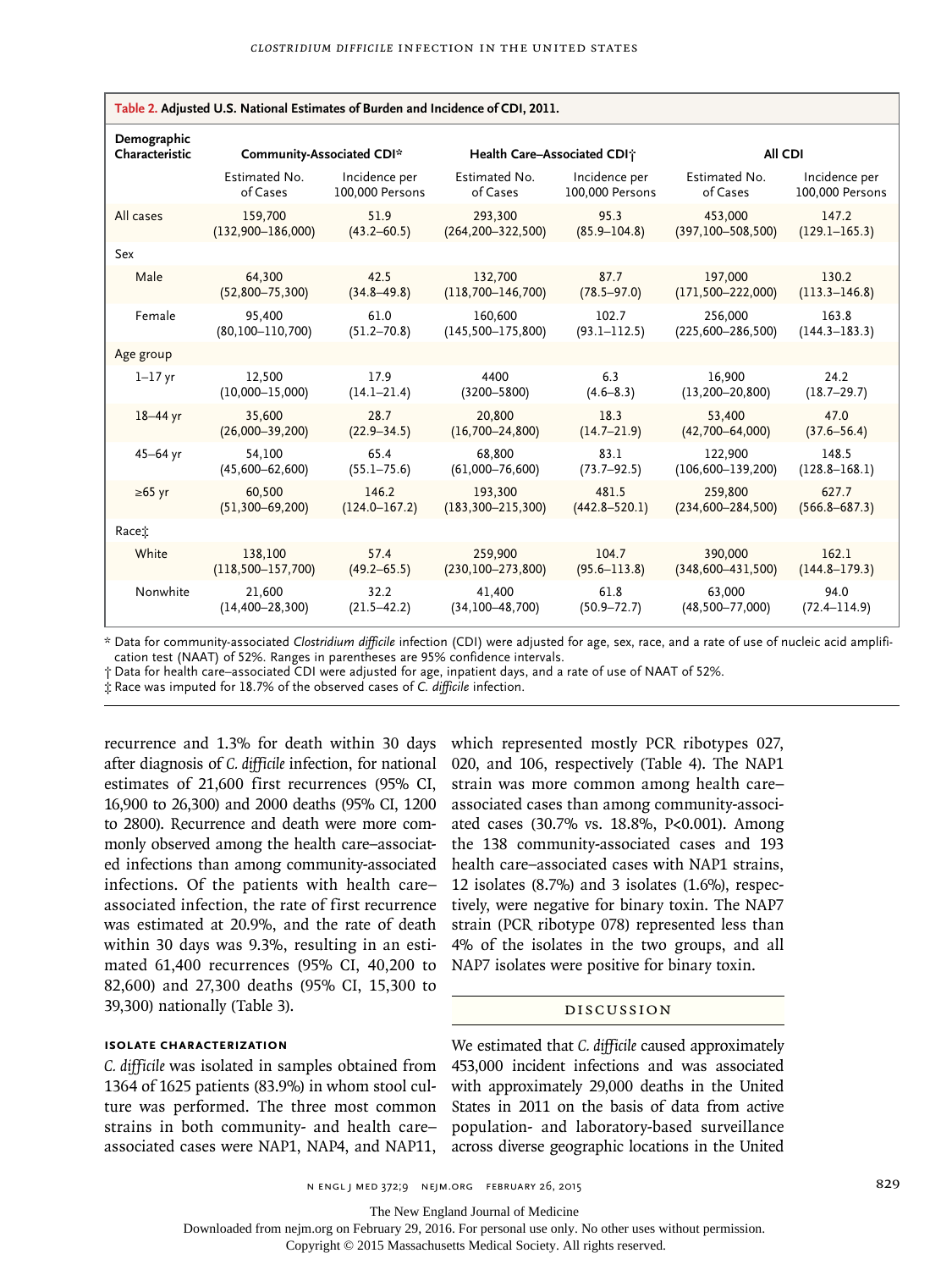

States. Persons 65 years of age or older, whites, and females had higher incidences than their comparators. This national estimate of *C. difficile* infection is higher than previous U.S. estimates (240,000 to 333,000) that relied on passive surveillance, data from health care facilities in a single state, administrative data, or data from managedcare populations in a specific region.23-25 However, comparisons with previous estimates are limited by differences in definitions of *C. difficile* infection and in analytical methods, especially the emergence of NAAT testing.

Only an estimated 24% of cases occurred in hospital settings, leading to an estimate of approximately 107,600 hospital-onset infections nationally. This number is higher than the 80,400 cases of hospital-onset infections that were recently reported from a point-prevalence survey conducted from May 2011 through September 2011 in the 10 EIP sites with the use of similar definitions.9 A possible explanation for this difference is the uptake of molecular testing for *C. difficile* diagnosis by hospital laboratories during 2011.5,19

According to our estimates, nearly 345,400 cases occurred outside of hospitals, indicating that the prevention of *C. difficile* infection should go beyond hospital settings. Although 46.2% of those cases were community-associated and by definition had no documented inpatient health care exposure, in a recent study that used the same surveillance program and sites but included earlier years of data, 82% of patients with community-associated *C. difficile* infection reported during telephone interviews that they had visited outpatient health care settings, such as a doctor's or dentist's office, in the 12 weeks before the collection of a *C. difficile*–positive stool sample.11 Therefore, most patients with *C. difficile* infection had either inpatient or outpatient health care exposures before disease onset. Finally, our adjusted national rate of communityassociated infection of 51.9 per 100,000 population is higher than the rate of 20 to 40 per 100,000 population that was reported from population-based studies outside the United States that were conducted before the introduction of NAAT.26,27 However, it is possible that some of the cases detected by NAAT represent colonization rather than true infection, given that NAAT detects the presence of the organism but not necessarily if it is disease-causing and has high sensitivity.<sup>28,29</sup> The rate of asymptomatic colonization in nonhospitalized adults is estimated to be 2%, with a higher rate, up to 26%, in those with health care exposures.30-32

Recurrence rates for health care–associated *C. difficile* infection have been reported to vary from 5% to 50%, with an average of 20%.33-35 In our study, at least one recurrence of *C. difficile* infection occurred in approximately 21% of cases of health care–associated infection and 14% of cases of community-associated infection on the basis of repeated stool testing between 14 and 56 days after the initial *C. difficile* episode, leading to an estimated burden of 83,000 first recurrent infections. These numbers are worrisome, given challenges in treating recurrent infections and the ongoing risk of transmission when symptoms recur.<sup>32,36,37</sup>

*C. difficile* is known to cause severe disease and death.2,3 The estimated total number of deaths within 30 days after the diagnosis of *C. difficile* infection nationally was 29,300, and the majority of these deaths were among patients with health care–associated infection. This number equated to an observed 30-day crude case fatality rate of 9.3% for patients with health care–associated infection, a rate that is similar to that reported in studies of hospitalized patients with *C. difficile* infection.38-40 Since the mortality that is attributable to *C. difficile* infection is estimated

The New England Journal of Medicine

Downloaded from nejm.org on February 29, 2016. For personal use only. No other uses without permission.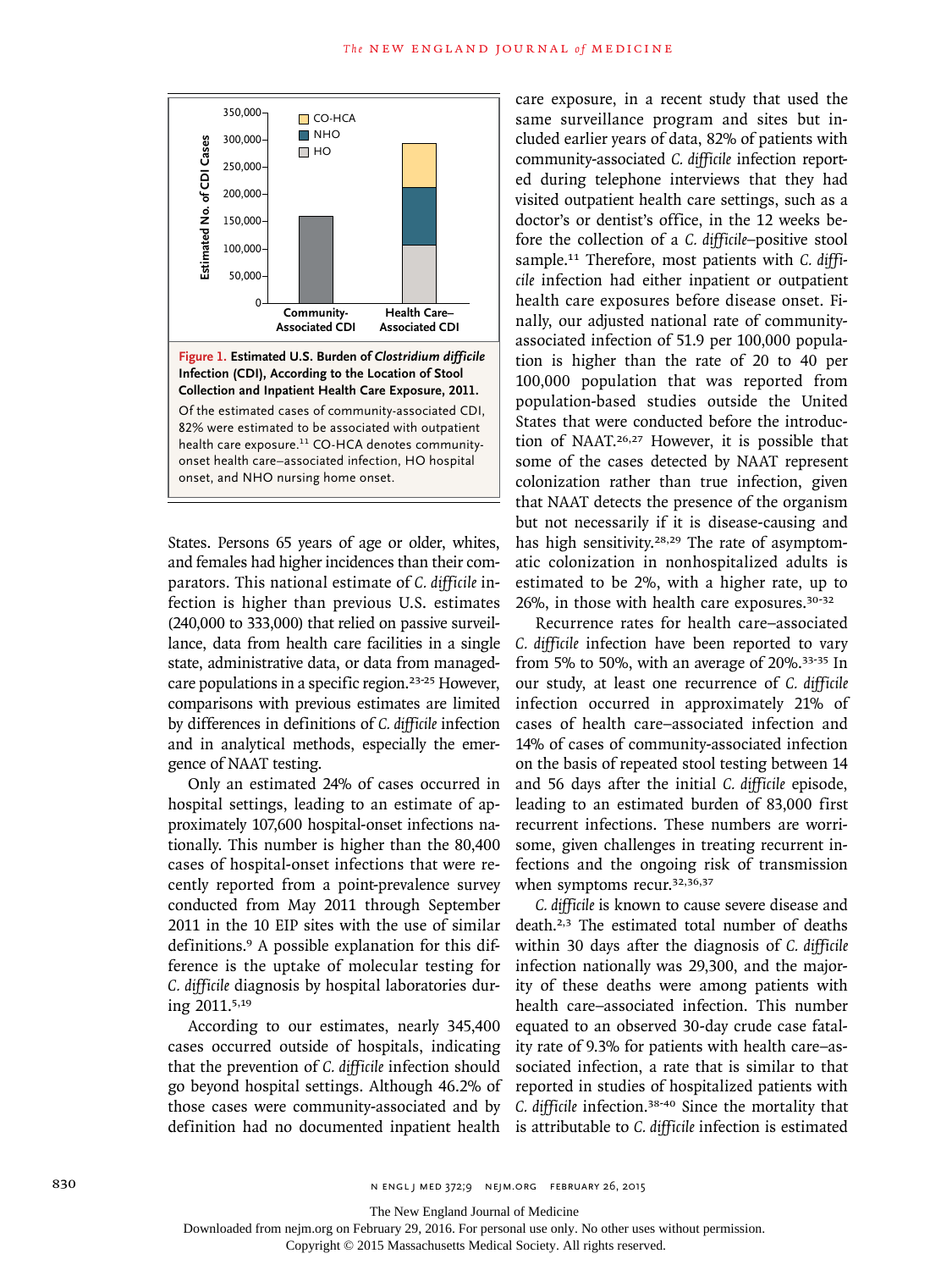| Table 3. Adjusted U.S. National Estimates of Recurrences and Deaths Associated with CDI, According to Epidemiologic Category, 2011.* |                               |                                 |                         |                                     |                         |                               |                      |                                     |  |
|--------------------------------------------------------------------------------------------------------------------------------------|-------------------------------|---------------------------------|-------------------------|-------------------------------------|-------------------------|-------------------------------|----------------------|-------------------------------------|--|
| Characteristic                                                                                                                       | <b>Estimated Recurrences</b>  |                                 | <b>Recurrence Rate</b>  |                                     | <b>Estimated Deaths</b> |                               | Death Rate           |                                     |  |
|                                                                                                                                      | CA CDI                        | <b>HCA CDI</b>                  | CA CDI                  | <b>HCA CDI</b>                      | CA CDI                  | <b>HCA CDI</b>                | CA CDI               | <b>HCA CDI</b>                      |  |
|                                                                                                                                      |                               | no. (95% CI)                    |                         | no. per 100,000 persons<br>(95% CI) |                         | no. (95% CI)                  |                      | no. per 100,000 persons<br>(95% CI) |  |
| All cases                                                                                                                            | 21.600<br>$(16,900 - 26,300)$ | 61.400<br>$(40, 200 - 82, 600)$ | 7.0<br>$(5.5 - 8.6)$    | 19.9<br>$(13.0 - 26.9)$             | 2000<br>$(1200 - 2800)$ | 27,300<br>$(15,300 - 39,300)$ | 0.7<br>$(0.4 - 0.9)$ | 8.9<br>$(5.0 - 12.8)$               |  |
| Sex                                                                                                                                  |                               |                                 |                         |                                     |                         |                               |                      |                                     |  |
| Male                                                                                                                                 | 7800<br>$(5100 - 10, 500)$    | 27,300<br>$(12,800 - 41,800)$   | 5.2<br>$(3.4 - 6.9)$    | 18.0<br>$(8.5 - 27.6)$              | 900<br>$(450 - 1350)$   | 12,300<br>$(3800 - 20, 700)$  | 0.6<br>$(0.3 - 0.9)$ | 8.1<br>$(2.5 - 13.7)$               |  |
| Female                                                                                                                               | 13,800<br>$(9900 - 17,600)$   | 34,000<br>$(18,700 - 49,400)$   | 8.8<br>$(6.3 - 11.3)$   | 21.7<br>$(12.0 - 31.6)$             | 1100<br>$(400 - 1700)$  | 15,000<br>$(6600 - 23, 500)$  | 0.7<br>$(0.3 - 1.1)$ | 9.6<br>$(4.2 - 15.0)$               |  |
| Age group                                                                                                                            |                               |                                 |                         |                                     |                         |                               |                      |                                     |  |
| $1 - 17$ yr                                                                                                                          | 1400<br>$(900 - 1900)$        | 300<br>$(100 - 500)$            | 2.0<br>$(1.3 - 2.7)$    | 0.4<br>$(0.1 - 0.7)$                | <b>NA</b>               | <b>NA</b>                     | <b>NA</b>            | <b>NA</b>                           |  |
| $18-44$ yr                                                                                                                           | 2600<br>$(1300 - 3900)$       | 3400<br>$(1000 - 5700)$         | 2.3<br>$(1.1 - 3.4)$    | 3.0<br>$(0.9 - 5.0)$                | 50<br>$(0 - 120)$       | <b>NA</b>                     | < 0.1<br>$(0-0.1)$   | <b>NA</b>                           |  |
| $45 - 64$ yr                                                                                                                         | 6200<br>$(4000 - 8300)$       | 9000<br>$(4400 - 13,700)$       | 7.5<br>$(4.8 - 10.0)$   | 10.9<br>$(5.3 - 16.6)$              | 420<br>$(120 - 720)$    | 4500<br>$(1020 - 8000)$       | 0.5<br>$(0.1 - 0.9)$ | 5.4<br>$(1.2 - 9.7)$                |  |
| $\geq 65$ yr                                                                                                                         | 11,400<br>$(7400 - 15, 400)$  | 48.700<br>$(28, 100 - 69, 200)$ | 27.5<br>$(17.9 - 37.2)$ | 117.6<br>$(67.9 - 167.2)$           | 1500<br>$(750 - 2200)$  | 22,800<br>$(11,300-34,200)$   | 3.6<br>$(1.8 - 5.3)$ | 55.1<br>$(27.3 - 82.6)$             |  |
| Race                                                                                                                                 |                               |                                 |                         |                                     |                         |                               |                      |                                     |  |
| White                                                                                                                                | 19,600<br>$(14,900 - 24,200)$ | 54,900<br>$(34,000 - 75,700)$   | 8.1<br>$(6.2 - 10.1)$   | 22.8<br>$(14.1 - 31.5)$             | 1800<br>$(980 - 2600)$  | 25,700<br>$(13,900 - 37,600)$ | 0.8<br>$(0.4 - 1.1)$ | 10.7<br>$(5.8 - 15.6)$              |  |
| Nonwhite                                                                                                                             | 2000<br>$(900 - 3200)$        | 6500<br>$(400 - 12, 600)$       | 3.0<br>$(1.3 - 4.8)$    | 9.7<br>$(0.6 - 18.8)$               | 200<br>$(0 - 390)$      | 1600<br>$(0 - 3500)$          | 0.3<br>$(0.0 - 0.6)$ | 2.4<br>$(0.0 - 5.2)$                |  |

\* A recurrence was defined as a positive result on testing for *C. difficile* in a stool specimen during the period from 14 days through 56 days after the initial episode of *C. difficile* infection (CDI). Death from CDI was defined as any death occurring within 30 days after positive results on testing for *C. difficile* in a stool specimen. CA denotes community-associated, HCA health care–associated, and NA not applicable because no deaths within 30 days were observed.

to be approximately 50% of the crude mortality,38 the total number of deaths in our study that would be attributable to *C. difficile* infection is about 15,000. The three most common strains we observed in both community-associated and health care–associated infection (NAP1, NAP4, and NAP11) are similar to the strains that have been reported in other countries.<sup>41,42</sup> The NAP7 strain has been isolated from food and food animals and represented around 4% of the isolates in our collection; this finding is consistent with the prevalence observed in England (4%), but lower than the 8% prevalence reported from a hospital survey involving 34 European countries.43-46

Our analyses have several limitations. First, the case definition relied solely on positive results on *C. difficile* toxin or molecular assay because diarrhea is usually poorly documented in charts States, a sensitivity analysis showed how the

and existing guidelines for laboratory practice recommend *C. difficile* testing only on unformed stools.47,48 It has been documented that laboratories are adopting stricter policies to reject formed stools when transitioning to NAAT.<sup>19</sup> Second, the type of *C. difficile* diagnostic test that is used has implications for measured disease incidence. Several studies have shown that laboratories transitioning to NAAT are expected to observe an increase in *C. difficile* incidence, which may partially represent overdiagnosis of *C. difficile* infection owing to a highly sensitive assay that does not distinguish between colonization and disease.5,6,19,28,29 Our estimates of incidence and disease burden were based on a rate of NAAT use of 52%, which was observed across the EIP sites. Although this rate may not be representative of the rate of NAAT use in the United

The New England Journal of Medicine

Downloaded from nejm.org on February 29, 2016. For personal use only. No other uses without permission.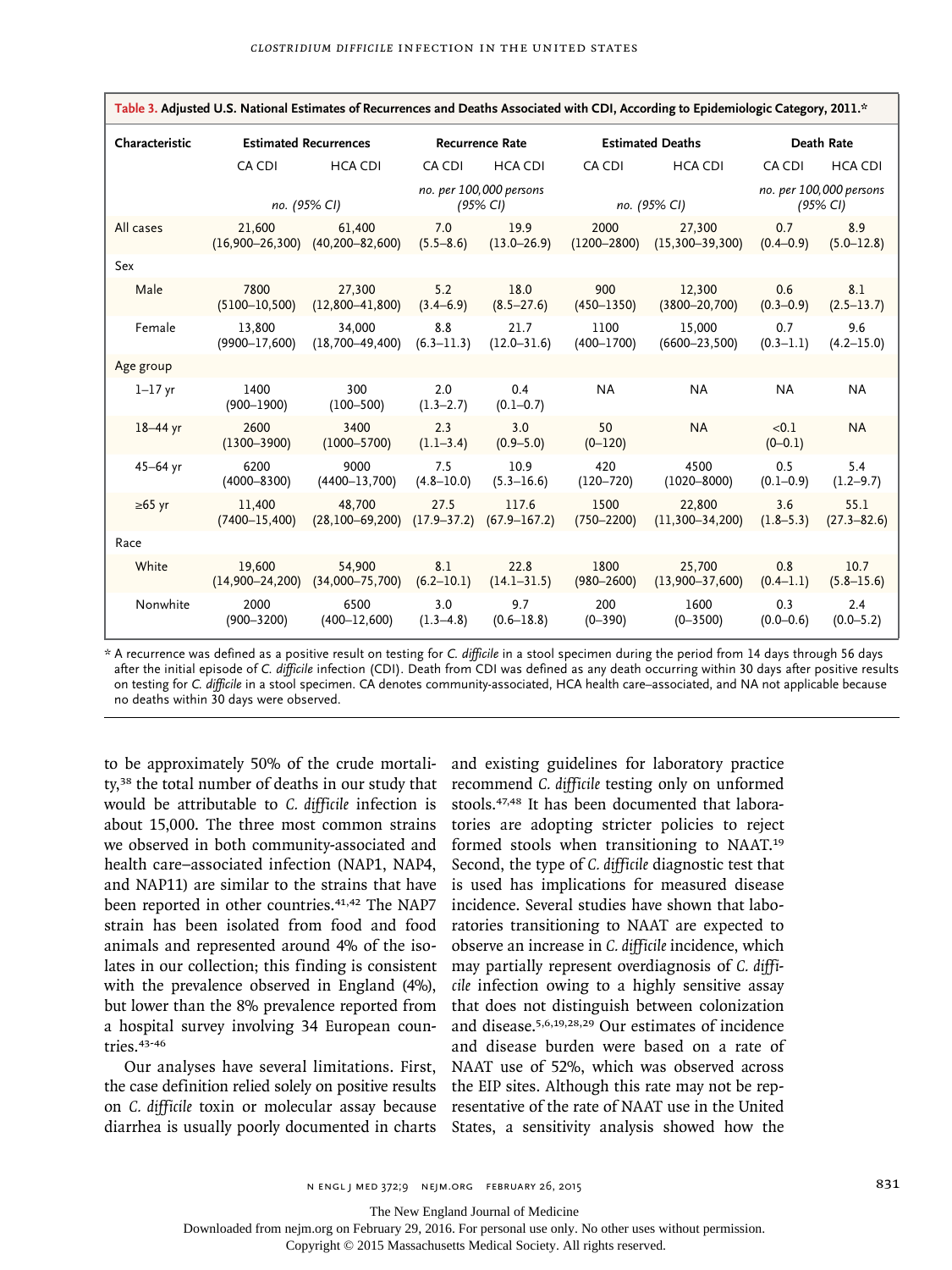| Table 4. Distribution of C. difficile Strains, According to<br>Epidemiologic Category.* |                                                            |                                    |  |  |  |  |
|-----------------------------------------------------------------------------------------|------------------------------------------------------------|------------------------------------|--|--|--|--|
| <b>Strain</b>                                                                           | Community-<br>Associated CDI Associated CDI<br>$(N = 735)$ | <b>Health Care-</b><br>$(N = 629)$ |  |  |  |  |
|                                                                                         | no. of cases (%)                                           |                                    |  |  |  |  |
| NAP1                                                                                    | 138 (18.8)                                                 | 193 (30.7)                         |  |  |  |  |
| NAP1-related <sup>+</sup>                                                               | 13(1.8)                                                    | 20(3.2)                            |  |  |  |  |
| NAP <sub>2</sub>                                                                        | 13(1.8)                                                    | 10(1.6)                            |  |  |  |  |
| NAP3                                                                                    | 3(0.4)                                                     | 12(1.9)                            |  |  |  |  |
| NAP4                                                                                    | 84 (11.4)                                                  | 65 (10.3)                          |  |  |  |  |
| NAP5                                                                                    | 3(0.4)                                                     | 6(1.0)                             |  |  |  |  |
| NAP <sub>6</sub>                                                                        | 56 (7.6)                                                   | 27(4.3)                            |  |  |  |  |
| NAP7                                                                                    | 25 (3.4)                                                   | 13(2.1)                            |  |  |  |  |
| NAP7-related <sup>+</sup>                                                               | 2(0.3)                                                     | 2(0.3)                             |  |  |  |  |
| NAP <sub>8</sub>                                                                        | 5(0.7)                                                     | 1(0.2)                             |  |  |  |  |
| NAP <sub>9</sub>                                                                        | 22(3.0)                                                    | 9(1.4)                             |  |  |  |  |
| <b>NAP10</b>                                                                            | 21(2.9)                                                    | 15(2.4)                            |  |  |  |  |
| NAP11                                                                                   | 79 (10.7)                                                  | 63 (10.0)                          |  |  |  |  |
| <b>NAP12</b>                                                                            | 9(1.2)                                                     | 16(2.5)                            |  |  |  |  |
| Unnamed                                                                                 | 245 (33.3)                                                 | 163 (25.9)                         |  |  |  |  |
| Could not be<br>typed                                                                   | 17(2.3)                                                    | 14(2.2)                            |  |  |  |  |

<sup>\*</sup> Molecular typing was performed with the use of pulsedfield gel electrophoresis (PFGE). PFGE types represented the following ribotypes on polymerase-chain-reaction assay, according to an analysis that was performed on a random sample of 35 of the most prevalent NAP (North American PFGE) types: NAP1, 027; NAP4, 020; NAP6, 002; NAP7, 078; and NAP11, 106.

burden estimate varies on the basis of NAAT use (Fig. S1 in the Supplementary Appendix). Third, since we collected data on rates of recurrence and death in a random sample of cases, these rates may not be representative. In addition, our study underestimates both recurrence and mortality, given that we assessed only first recurrences and deaths that were documented in the medical record. It is likely that a subset of patients had multiple recurrences or died after discharge from the hospital or nursing home. Additional limitations are discussed in the Supplementary Appendix.

Despite these limitations, our national estimates are based on a large, longitudinal, U.S. population–based surveillance for *C. difficile* infection and on active laboratory case finding by trained personnel. Our results also support the growing evidence that *C. difficile* is no longer restricted to acute care settings. Thus, in the absence of a vaccine, future efforts to prevent *C. difficile* will cross health care settings and focus more on appropriate antibiotic use, which has been shown to be successful in decreasing rates of *C. difficile* infection in England, where a multifaceted program including antimicrobial stewardship was implemented.49 The prevention of *C. difficile* infection is a U.S. priority, with 2020 national reduction targets being established and all hospitals participating in the Hospital Inpatient Quality Reporting Program of the Centers for Medicare and Medicaid Services, which has reported data regarding *C. difficile* infection to the National Healthcare Safety Network since 2013.<sup>50,51</sup>

In conclusion, on the basis of active population- and laboratory-based surveillance across 10 U.S. geographic areas, we estimated that *C. difficile* caused almost half a million infections in the United States in 2011. An estimated 83,000 of the patients with such infections had at least one recurrence, and approximately 29,000 died within 30 days after the initial diagnosis. Continued surveillance for *C. difficile* infection will be needed to monitor progress toward prevention.

The views expressed in this article are those of the authors and do not necessarily represent the official position of the CDC.

Supported by the Emerging Infections Program (EIP) Cooperative Agreement between the 10 EIP sites and the CDC.

Disclosure forms provided by the authors are available with the full text of this article at NEJM.org.

We thank Joelle Nadle, Erin Garcia, and Erin Parker of the California EIP; Helen Johnston of the Colorado EIP; Carol Lyons of the Connecticut EIP; Leigh Ann Clark, Andrew Revis, Olivia Almendares, Zirka Thompson, and Wendy Baughman of the Georgia EIP; Rebecca Perlmutter of the Maryland EIP; Ruth Lynfield of the Minnesota EIP; Nicole Kenslow of the New Mexico EIP; Rebecca Tsay and Deborah Nelson of the New York EIP; Valerie Ocampo of the Oregon EIP; Samir Hannah, L. Amanda Ingram, and Brenda Rue of the Tennessee EIP; Susan Sambol and Laurica Petrella of the Hines VA Hospital; and Ashely Paulick, Johannetsy Avillan, Kamile Rasheed, and Lydia Anderson of the CDC.

832 **N ENGL J MED 372;9 NEJM.ORG FEBRUARY 26, 2015** 

The New England Journal of Medicine

Downloaded from nejm.org on February 29, 2016. For personal use only. No other uses without permission.

<sup>†</sup> This strain has characteristics of NAP1 (i.e., positive for toxins A and B and *C. difficile* binary toxin with a 18-bp deletion in *tcdC*) but does not meet the 80% cutoff for relatedness on PFGE.

<sup>‡</sup> This strain has characteristics of NAP7 (i.e., positive for toxins A and B and *C. difficile* binary toxin with a 39-bp deletion in *tcdC*) but does not meet the 80% cutoff for relatedness.

<sup>§</sup> The strains in the unnamed category include 80 PFGE types that do not fall within NAP1 through NAP12.

<sup>¶</sup>DNA from these samples produced no bands on PFGE after three attempts.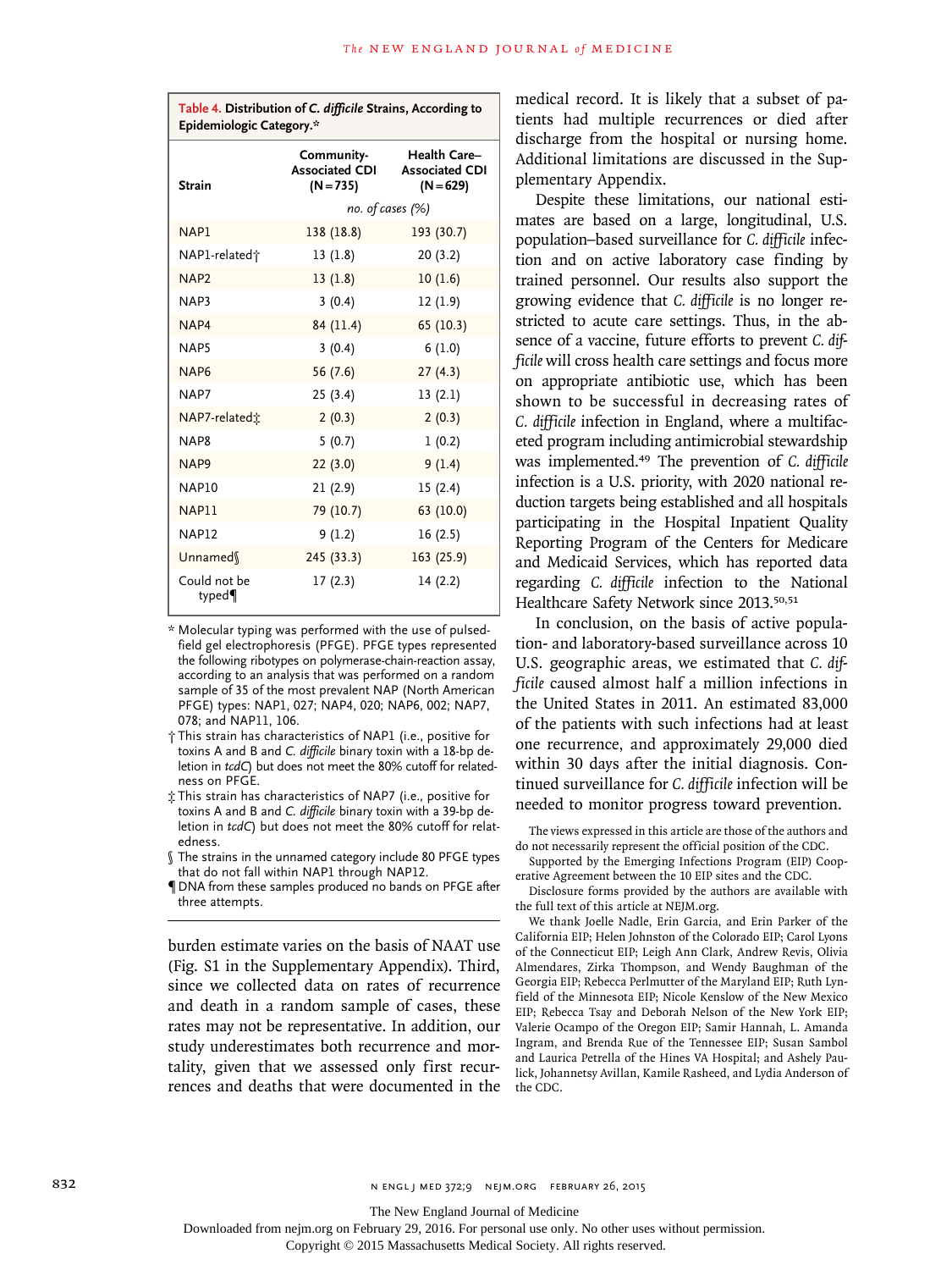#### **Appendix**

The authors' affiliations are as follows: the Centers for Disease Control and Prevention (CDC), National Center for Emerging and Zoonotic Infectious Diseases, Division of Healthcare Quality Promotion (F.C.L., Y.M., J.A.C., B.M.L., S.K.F., L.C.M.), Emory University School of Medicine, Department of Medicine (M.M.F.), Atlanta Veterans Affairs Medical Center (M.M.F.), the CDC Office of Public Health Preparedness and Response, Division of State and Local Readiness (S.M.H.), and the Atlanta Research and Education Foundation (J.A.C.) — all in Atlanta; the Colorado Department of Public Health and Environment, Denver (W.M.B.); Oregon Health Authority, Public Health Division, Portland (Z.G.B.); University of Rochester Medical Center, Rochester, NY (G.K.D.); Tennessee Department of Health, Nashville (J.R.D.); Minnesota Department of Health, St. Paul (S.M.H.); Yale School of Public Health, Connecticut Emerging Infections Program, New Haven (J.I.M.); University of New Mexico, New Mexico Emerging Infections Program, Albuquerque (E.C.P.); Maryland Department of Health and Mental Hygiene, Baltimore (L.E.W.); Department of Medicine, University of California, San Francisco, School of Medicine, San Francisco (L.G.W.); and Department of Medicine, Loyola University Chicago Stritch School of Medicine, Maywood (D.N.G.), and Edward Hines, Jr., Veterans Affairs Hospital, Hines (D.N.G.) — both in Illinois.

#### **References**

**1.** McDonald LC, Killgore GE, Thompson A, et al. An epidemic, toxin gene– variant strain of *Clostridium difficile.* N Engl J Med 2005;353:2433-41.

**2.** Loo VG, Poirier L, Miller MA, et al. A predominantly clonal multi-institutional outbreak of *Clostridium difficile*–associated diarrhea with high morbidity and mortality. N Engl J Med 2005;353:2442-9. [Erratum, N Engl J Med 2006;354:2200.]

**3.** Freeman J, Bauer MP, Baines SD, et al. The changing epidemiology of *Clostridium difficile* infections. Clin Microbiol Rev 2010;23:529-49.

**4.** Healthcare Cost and Utilization Project. HCUP Projections: *Clostridium difficile* infection 2011 to 2012. Report # 2012-01 (http://www.hcup-us.ahrq.gov/reports/ projections/CDI\_Regional\_projections \_Final.pdf).

**5.** Gould CV, Edwards JR, Cohen J, et al. Effect of nucleic acid amplification testing on population-based incidence rates of *Clostridium difficile* infection. Clin Infect Dis 2013;57:1304-7.

**6.** Longtin Y, Trottier S, Brochu G, et al. Impact of the type of diagnostic assay on *Clostridium difficile* infection and complication rates in a mandatory reporting program. Clin Infect Dis 2013;56:67-73.

**7.** Hall AJ, Curns AT, McDonald LC, Parashar UD, Lopman BA. The roles of *Clostridium difficile* and norovirus among gastroenteritis-associated deaths in the United States, 1999-2007. Clin Infect Dis 2012;55:216-23.

**8.** Miller BA, Chen LF, Sexton DJ, Anderson DJ. Comparison of the burdens of hospital-onset, healthcare facility-associated *Clostridium difficile* infection and of healthcare-associated infection due to methicillin-resistant *Staphylococcus aureus* in community hospitals. Infect Control Hosp Epidemiol 2011;32:387-90.

**9.** Magill SS, Edwards JR, Bamberg W, et al. Multistate point-prevalence survey of health care–associated infections. N Engl J Med 2014;370:1198-208.

**10.** Dubberke ER, Olsen MA. Burden of *Clostridium difficile* on the healthcare system. Clin Infect Dis 2012;55:Suppl 2:S88-S92.

**11.** Chitnis AS, Holzbauer SM, Belflower RM, et al. Epidemiology of communityassociated *Clostridium difficile* infection, 2009 through 2011. JAMA Intern Med 2013;173:1359-67.

**12.** Pawar D, Tsay R, Nelson DS, et al. Burden of *Clostridium difficile* infection in long-term care facilities in Monroe County, New York. Infect Control Hosp Epidemiol 2012;33:1107-12.

**13.** Severe *Clostridium difficile*–associated disease in populations previously at low risk — four states, 2005. MMWR Morb Mortal Wkly Rep 2005;54:1201-5.

**14.** Centers for Disease Control and Prevention. Emerging Infections Program healthcare-associated infections projects (http://www.cdc.gov/hai/eip/cdiff\_techinfo .html).

**15.** Lessa FC, Mu Y, Winston L, et al. Determinants of *Clostridium difficile* infection incidence across diverse United States geographic locations. Open Forum Infect Dis 2014 June 30 (Epub ahead of print).

**16.** See I, Mu Y, Cohen J, et al. NAP1 strain type predicts outcomes from *Clostridium difficile* infection. Clin Infect Dis 2014;58:1394-400.

**17.** Killgore G, Thompson A, Johnson S, et al. Comparison of seven techniques for typing international epidemic strains of *Clostridium difficile*: restriction endonuclease analysis, pulsed-field gel electrophoresis, PCR-ribotyping, multilocus sequence typing, multilocus variable-number tandemrepeat analysis, amplified fragment length polymorphism, and surface layer protein A gene sequence typing. J Clin Microbiol 2008;46:431-7.

**18.** Persson S, Torpdahl M, Olsen KE. New multiplex PCR method for the detection of *Clostridium difficile* toxin A (tcdA) and toxin B (tcdB) and the binary toxin (cdtA/cdtB) genes applied to a Danish strain collection. Clin Microbiol Infect 2008;14:1057-64.

**19.** Cohen J, Limbago B, Dumyati G, et al. Impact of changes in *Clostridium difficile* testing practices on stool rejection policies and *C. difficile* positivity rates across multiple laboratories in the United States. J Clin Microbiol 2014;52:632- 4.

**20.** Heitjan DF, Little RJA. Multiple imputation for the Fatal Accident Reporting System. J R Stat Soc Ser C Appl Stat 1991; 40:13-29.

**21.** Lohr SL. Sampling: design and analysis. 2nd ed. Pacific Grove, CA: Duxbury Press, 2009.

**22.** United States Census Bureau home page (http://www.census.gov).

**23.** Kuntz JL, Johnson ES, Raebel MA, et al. *Clostridium difficile* infection, Colorado and the northwestern United States, 2007. Emerg Infect Dis 2012;18:960-2.

**24.** Campbell RJ, Giljahn L, Machesky K, et al. *Clostridium difficile* infection in Ohio hospitals and nursing homes during 2006. Infect Control Hosp Epidemiol 2009;30: 526-33.

**25.** Lucado J, Gould C, Elixhauser A. *Clostridium difficile* infections (CDI) in hospital stays. Statistical brief no. 124. Rockville, MD: Healthcare Cost and Utilization Project, Agency for Healthcare Research and Quality, January 2012 (http://www.hcup-us .ahrq.gov/reports/statbriefs/sb124.pdf).

**26.** Wilcox MH, Mooney L, Bendall R, Settle CD, Fawley WN. A case-control study of community-associated *Clostridium difficile* infection. J Antimicrob Chemother 2008;62:388-96.

**27.** Norén T, Akerlund T, Bäck E, et al. Molecular epidemiology of hospital-associated and community-*acquired Clostridium difficile* infection in a Swedish county. J Clin Microbiol 2004;42:3635-43.

**28.** Planche TD, Davies KA, Coen PG, et al. Differences in outcome according to *Clostridium difficile* testing method: a prospective multicentre diagnostic validation study of *C. difficile* infection. Lancet Infect Dis 2013;13:936-45.

**29.** Koo HL, Van JN, Zhao M, et al. Realtime polymerase chain reaction detection of asymptomatic *Clostridium difficile* colonization and rising *C. difficile*-associated disease rates. Infect Control Hosp Epidemiol 2014;35:667-73.

**30.** Aronsson B, Möllby R, Nord CE. Antimicrobial agents and *Clostridium difficile* in

The New England Journal of Medicine

Downloaded from nejm.org on February 29, 2016. For personal use only. No other uses without permission.